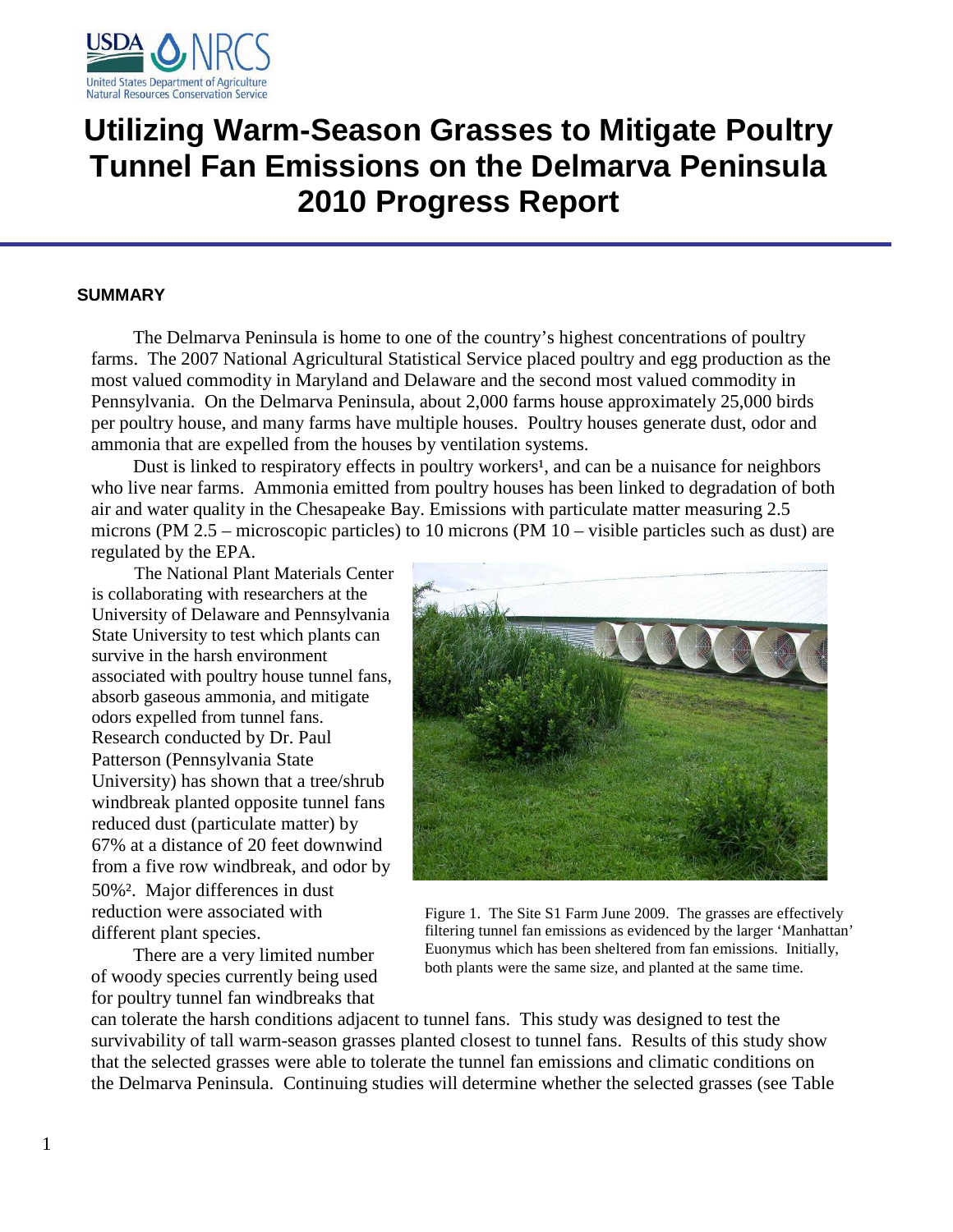1), which are used in a multi-row planting with shrubs and trees, are also effective for filtering dust and absorbing ammonia in these dry, heavily polluted environments.

# **EXPERIMENTAL DESIGN AND CONDUCT**

It has been observed in numerous previous windbreak plantings that the first row of plants (closest to the tunnel fans) succumb to the harsh environment due to the matting of dust (primarily chicken dander) on the leaves. For this reason, we decided to test warm-season grasses, which allow the accumulation of dust during the spring and summer, and then go dormant (discarding the previous season's leaves which are full of dander). This process is then repeated the following spring. Warm-season grasses are more tolerant of dry, wet or compacted soils, as well as heat and drying winds. They also have a large number of stems and leaves, which provide a dense barrier to fan emissions. Acting as a filter of tunnel fan emissions, they are capable of slowing wind speed and sheltering the subsequent rows of shrubs and trees. Since warm season grasses do not have as stiff stems as shrubs and trees, they were planted in the first row closest to the tunnel fans. At our test sites the grasses were planted as close as 20 feet from the tunnel fans. At this distance (20 feet), effects on fan performance was not measured but no obvious effects were observed

This report will address the growth and survival of the test plants. The amount of nitrogen absorbed and dust trapped by the grasses will be addressed in a subsequent report.



Figure 2. The Site A Farm (June 2009). The flock is at its largest size and the highest amount of dust is accumulated on the leaves of the grasses.

Warm-season grasses were tested for the following reasons:

- very efficient C-4 photosynthetic pathway
- active growth during hot and dry periods of summer when the tunnel fans are most active
- deer resistant
- clump growth (plants will not spread and potentially become invasive)
- grasses tested were selected for their upright form and stiff stems which stood up to high wind speeds
- high dust filtering ability
- tolerance to heat and dry (xeric) conditions
- tolerance to wet, dry or compacted soils

All test site farms were broiler chicken houses on the Delmarva Peninsula. In the spring of 2008, two test site farms were planted, in

2009 an additional four test site farms were planted. In each planting, 5 different grasses (see Table 1) were randomly planted in groups of three plants with either two to three repetitions depending on the width of the tunnel fans at each farm. All plants were produced by division of parent plants and grown in a greenhouse the previous winter.

At each farm, the distance from the fans and planting length varied due to the terrain, layout of roads, drainage ditches, size and age of the poultry house as well as other factors (see Table 2). Quart containers were used for all cultivars with the exception of the *Miscanthus x giganteus*. The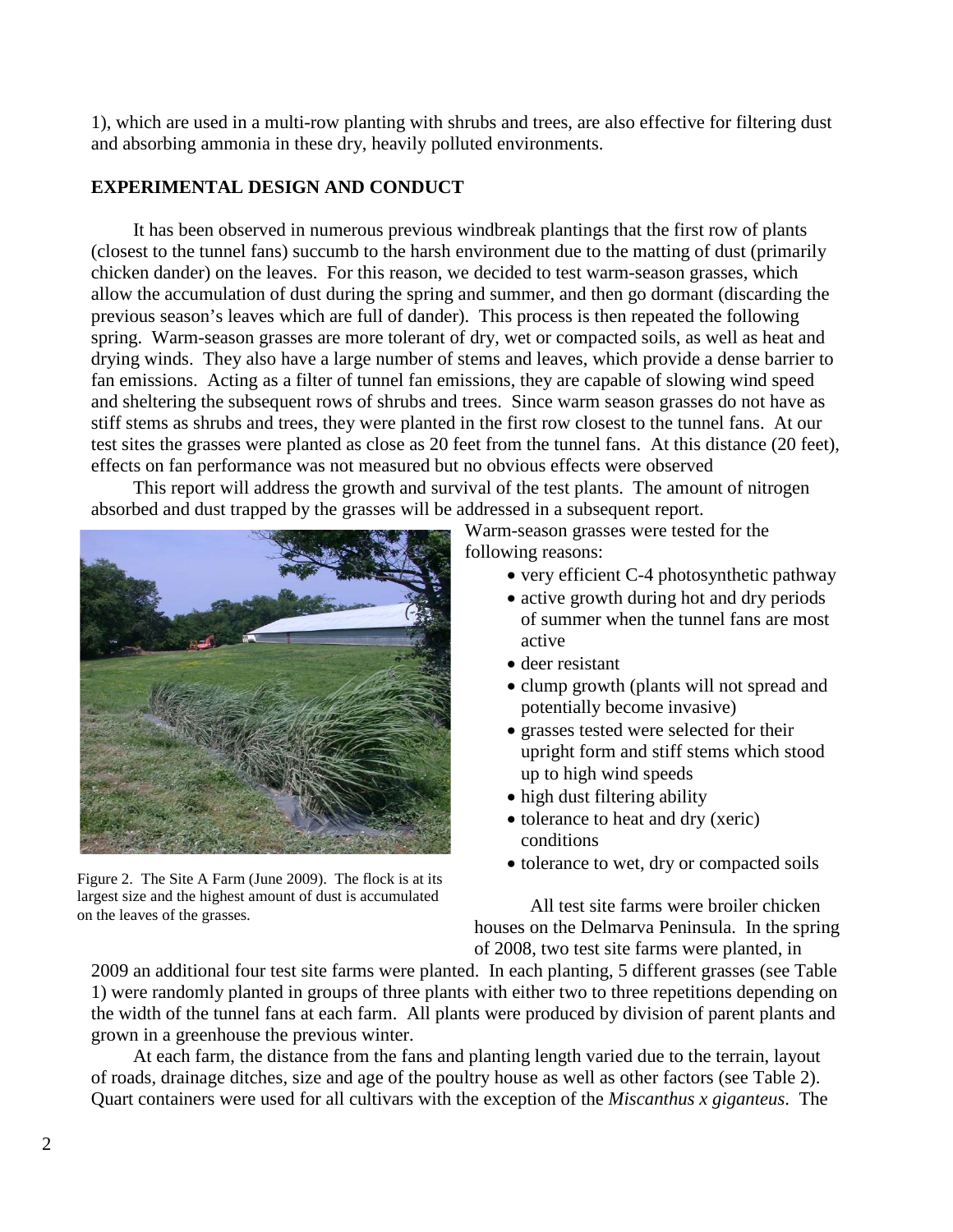giant miscanthus is the largest plant tested and also has the largest root size, so gallon pots were used. This plant is the only non-native plant used in the test. It has been used extensively in Europe as a biofuel, and unlike its close ornamental relative (*Miscanthus sinensis*), giant miscanthus is a sterile triploid, does not produce viable seed and therefore cannot become an invasive exotic plant.

The first two seasons of growth for warm-season grasses are primarily devoted to root growth and establishment. A 4-foot wide weed mat was used to limit weed competition (see Figures 1 and 2). Irrigation was beneficial to plant growth and survival and was used on three of the six test site farms. Although the grasses performed better with it, irrigation was not essential, at least during this study. In both 2008 and 2009, there was a good amount of rainfall, no lengthy droughts, and all plants survived whether or not they were irrigated.

| Name<br>Scientific           | Common Name               | Cultivar Name   | Size<br>Container | Mature Size<br>$(w \times h)$ |
|------------------------------|---------------------------|-----------------|-------------------|-------------------------------|
| Panicum virgatum             | Switchgrass               | 'Northwind'     | Quarts            | $2' \times 6'$                |
| Panicum amarum var. amarulum | <b>Coastal Panicgrass</b> | 'Atlantic'      | Quarts            | $3' \times 6'$                |
| Panicum virgatum             | Switchgrass               | 'Kanlow'        | Quarts            | $5' \times 6'$                |
| Panicum virgatum             | Switchgrass               | 'Thundercloud'* | Quarts            | $4'$ x $8'$                   |
| Miscanthus x giganteus       | <b>Giant Miscanthus</b>   |                 | Gallons           | $6' \times 12'$               |

Table 1. Cultivars Used, Container Size and Mature Size

\*patented plant, propagated and tested with permission of developer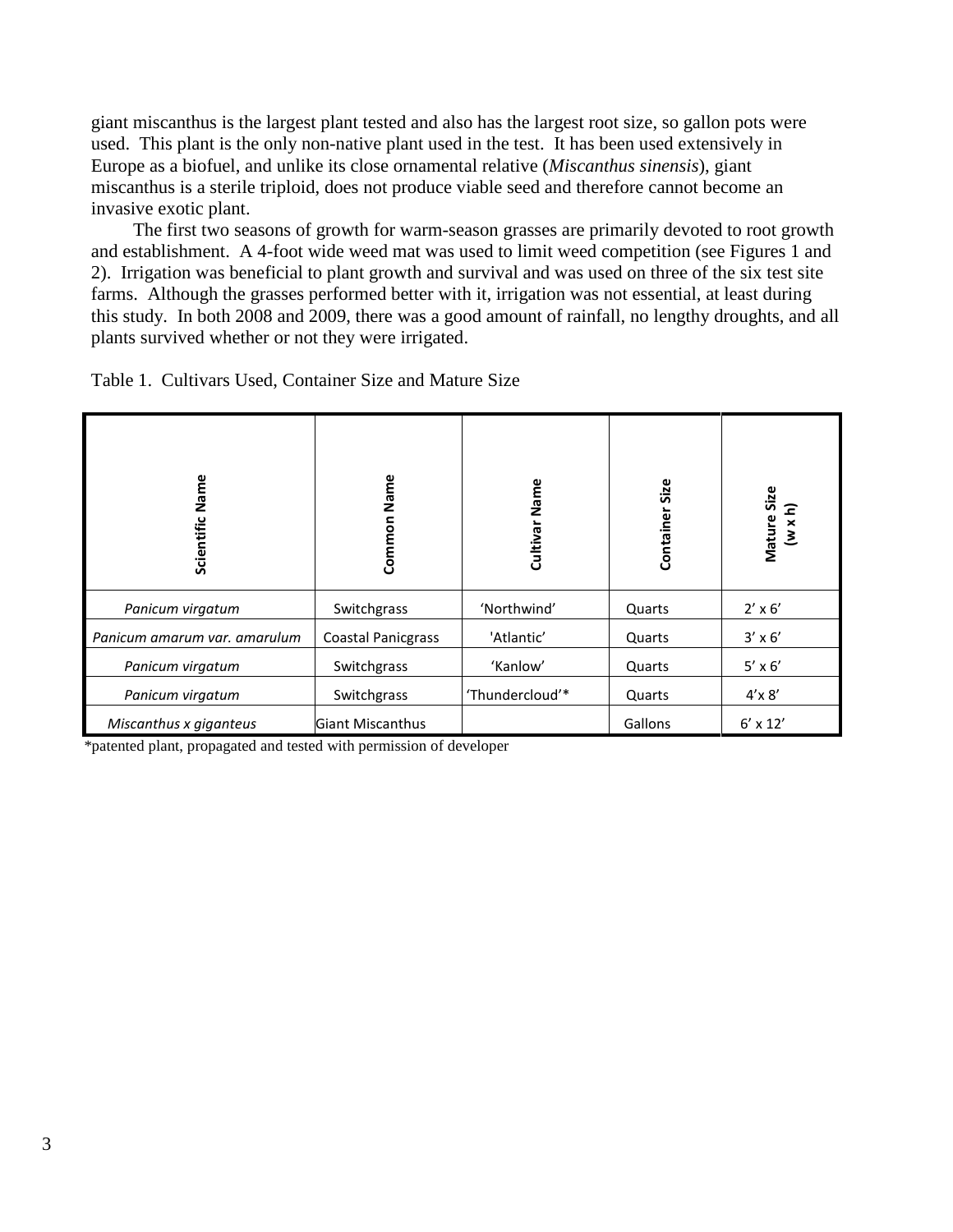Table 2. Poultry Farms Test Site Variables

| Producer | Length of Planting (feet) | Distance from Fans (feet) | Irrigation | and total width of fans (feet)<br>Jumber | flock size | # flocks/yr. | Soil Classification    |
|----------|---------------------------|---------------------------|------------|------------------------------------------|------------|--------------|------------------------|
| Site A   | 28, 20                    | 20, 40                    | no         | 6, 28                                    | 31800      | $4 - 5$      | Matapeake Silt Loam    |
| Site S1  | 40                        | 37                        | yes        | 7, 42                                    | 30000      | $4 - 5$      | Fallsington Loam       |
| Site G   | 30                        | 24                        | yes        | 5, 29                                    | 24500      | $4 - 5$      | Hambrook Sandy Loam    |
| Site S2  | 25, 15                    | 30, 17                    | yes        | 3, 15                                    | 22000      | 6            | Hambrook Sandy Loam    |
| Site M   | 42                        | 55                        | no         | 7, 42                                    | 40800      | 5            | Hambrook Sandy Loam    |
| Site R   | 40                        | 32                        | no         | 7,40                                     | 45000      | 5            | Fallsington Sandy Loam |



The photo on the left (May 2008) and on the right (June 2009) show that the grasses grew from two to three feet in just one year at the Site S1 farm.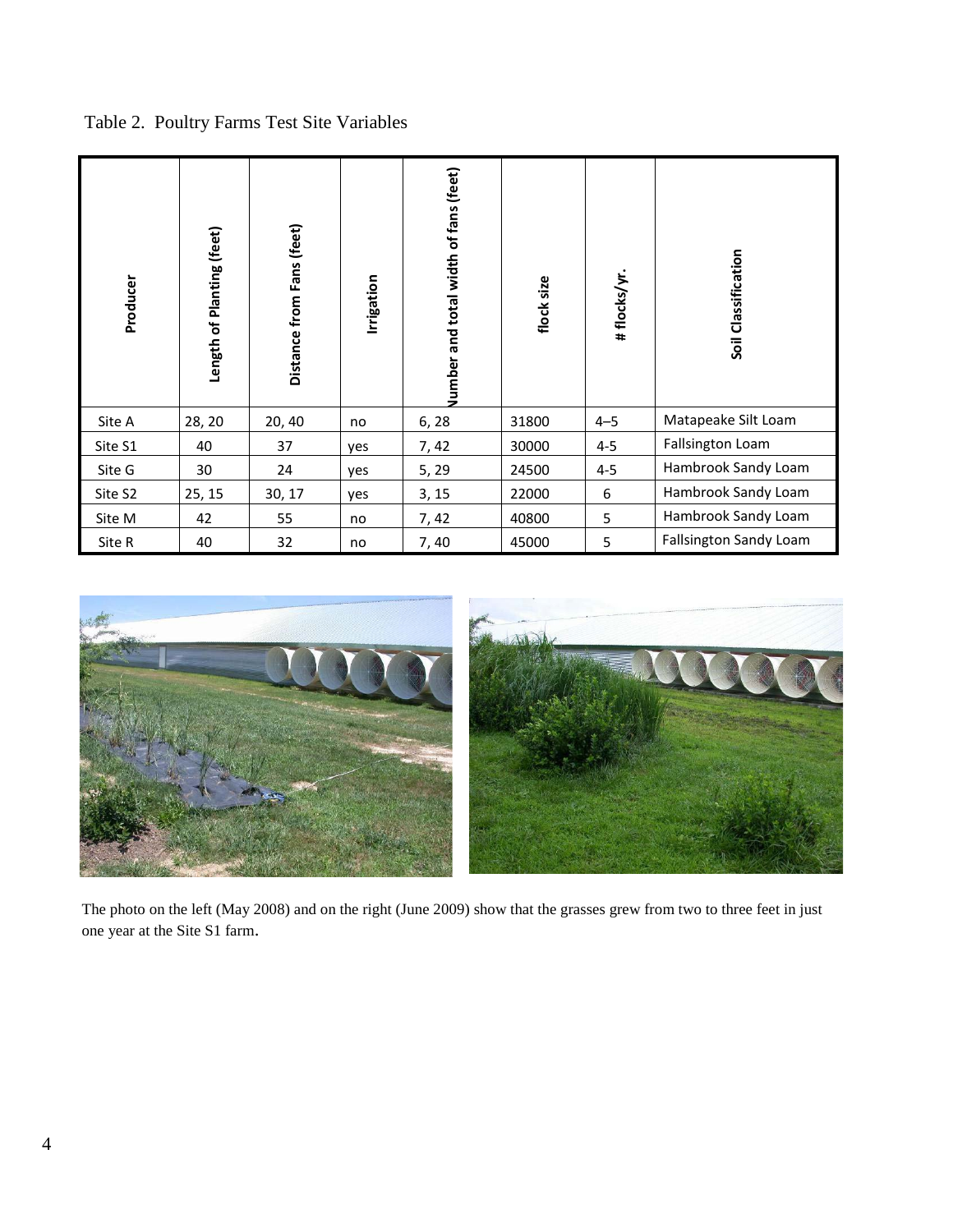

The photo on the left (August 2008) shows that the 'Atlantic' coastal switchgrass has the quickest establishment. The photo on the right (October 2009) shows that the giant miscanthus (measuring seven feet tall) after a longer establishment period, has grown to be the largest and most robust grass tested.

#### *Planting Design*

Every poultry house will differ as to the arrangement of tunnel fans, access roads, drainage ditches etc. A minimum of two rows of grasses should be used. The rows should be planted two feet apart, using two-foot spacing between plants, with a staggered planting arrangement. The tallest cultivars should be planted furthest away from the fans to better catch fan emissions. The length of the rows should extend an additional 20 feet from the beginning and end of the tunnel fans. For example, if the width of the tunnel fans is 40 feet then the total length of the warm-season grass rows would be 80 feet  $(20 + 40 + 20)$ . It also is advisable that producers use more than one species or variety of grass so that a single insect or plant pathogen won't devastate the entire planting.

#### *Planting Distance from Fans*

Dr. Paul Patterson's research<sup>1</sup> demonstrated that the ammonia concentration decreased sharply within a tree and shrub windbreak with greater distance from tunnel fans. Compared to measurements taken at the fan outlets, ammonia levels dropped exponentially (32 fold) when measured 16 feet away. Ammonia levels 30–150 feet downwind of the fans were nearly undetectable. Patterson's research also showed that significantly lower ammonia concentrations were recorded when trees were present downwind of the fans compared with when the trees were removed; suggesting a portion of the atmospheric ammonia was being held by the plants.

Therefore, to absorb the most atmospheric ammonia and dust, grasses should be planted as close as possible to the tunnel fans without affecting fan performance. In our test sites, we determined that 20 feet away from the fans was the closest at which all plants survived with no obvious negative effects observed.

#### *Maintenance*

In order to maximize plant growth, competition from weeds should be kept to a minimum; weed mat was used at our test sites with good results. Care should be used with glyphosate applications around the perimeter of the poultry houses. One producer was applying the herbicide when the ventilation fans unexpectantly started. One clump of giant miscanthus was affected but not killed. If weed mat is used for weed control the openings will need to be enlarged as the grasses grow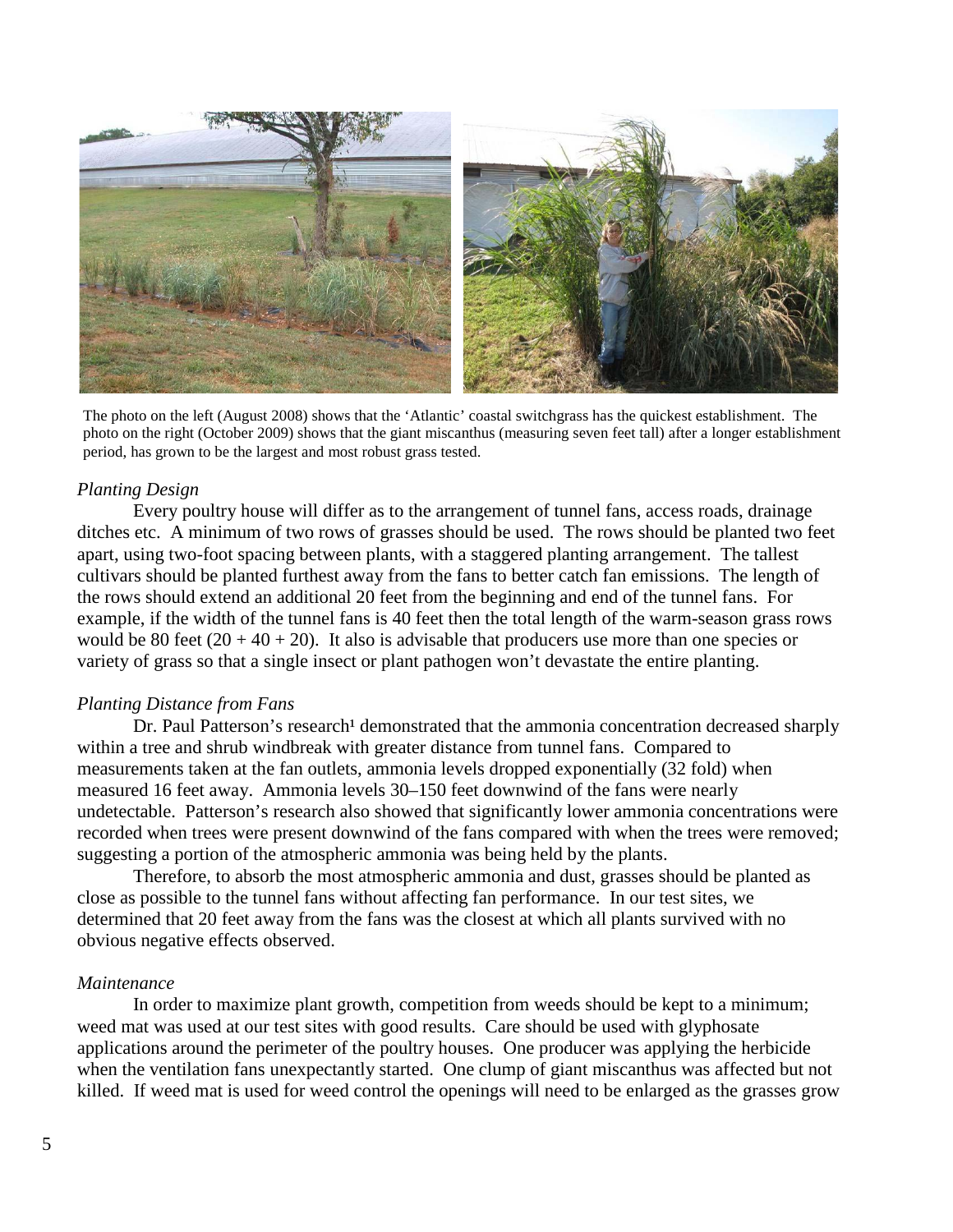so that the mat does not constrict growth. After the grasses have gone dormant, as early as October and as late as mid April, the stalks will need to be cut back or mowed to about 6 inches from ground level. Some farmers have used the cut stalks of the grasses for duck blinds, and there is great potential for use of the stalks for biofuels.

# **PRECIPITATION**

The precipitation amounts in Caroline County (where the majority of test sites were located) are shown by monthly totals in Figure 1for the trial period growing seasons. In the 2008 growing season, there was overall above average precipitation by four inches. Precipitation in 2009 was also above average but only by one-half inch.